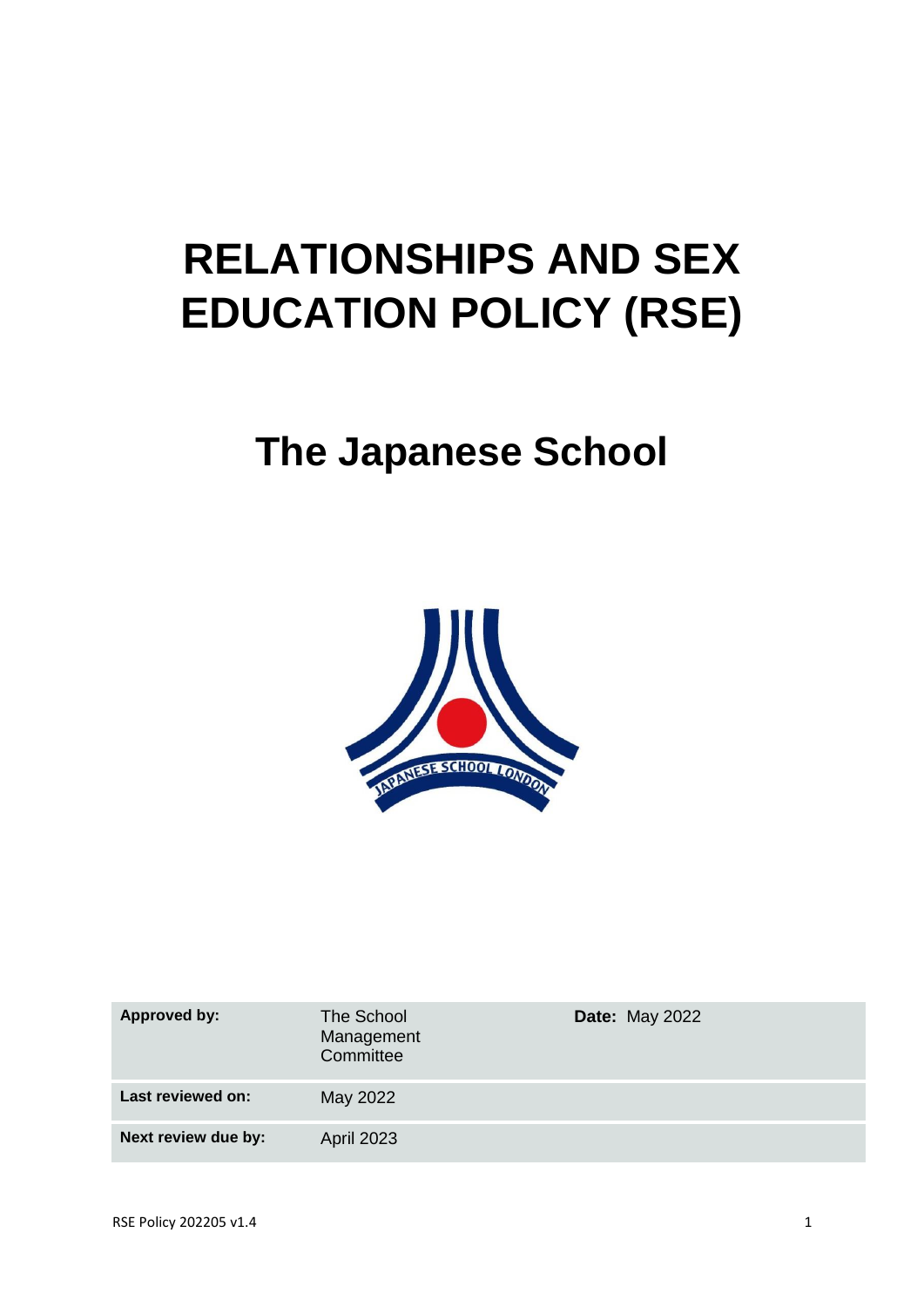| <b>Version Number</b> | <b>Modified By</b> | <b>Modifications Made</b>                   | Date<br><b>Modified</b> | Status* |
|-----------------------|--------------------|---------------------------------------------|-------------------------|---------|
|                       | KN                 | Initial version                             | 31/03/2021              | Final   |
| 1.3                   | <b>KN</b>          | Add syllabus                                | 27/04/2021              | Final   |
| 1.4                   | KO                 | Defining Relationships and Sex<br>Education | 08/05/2022              | Final   |
|                       |                    |                                             |                         |         |
|                       |                    |                                             |                         |         |
|                       |                    |                                             |                         |         |
|                       |                    |                                             |                         |         |

Draft, Revised, Final, etc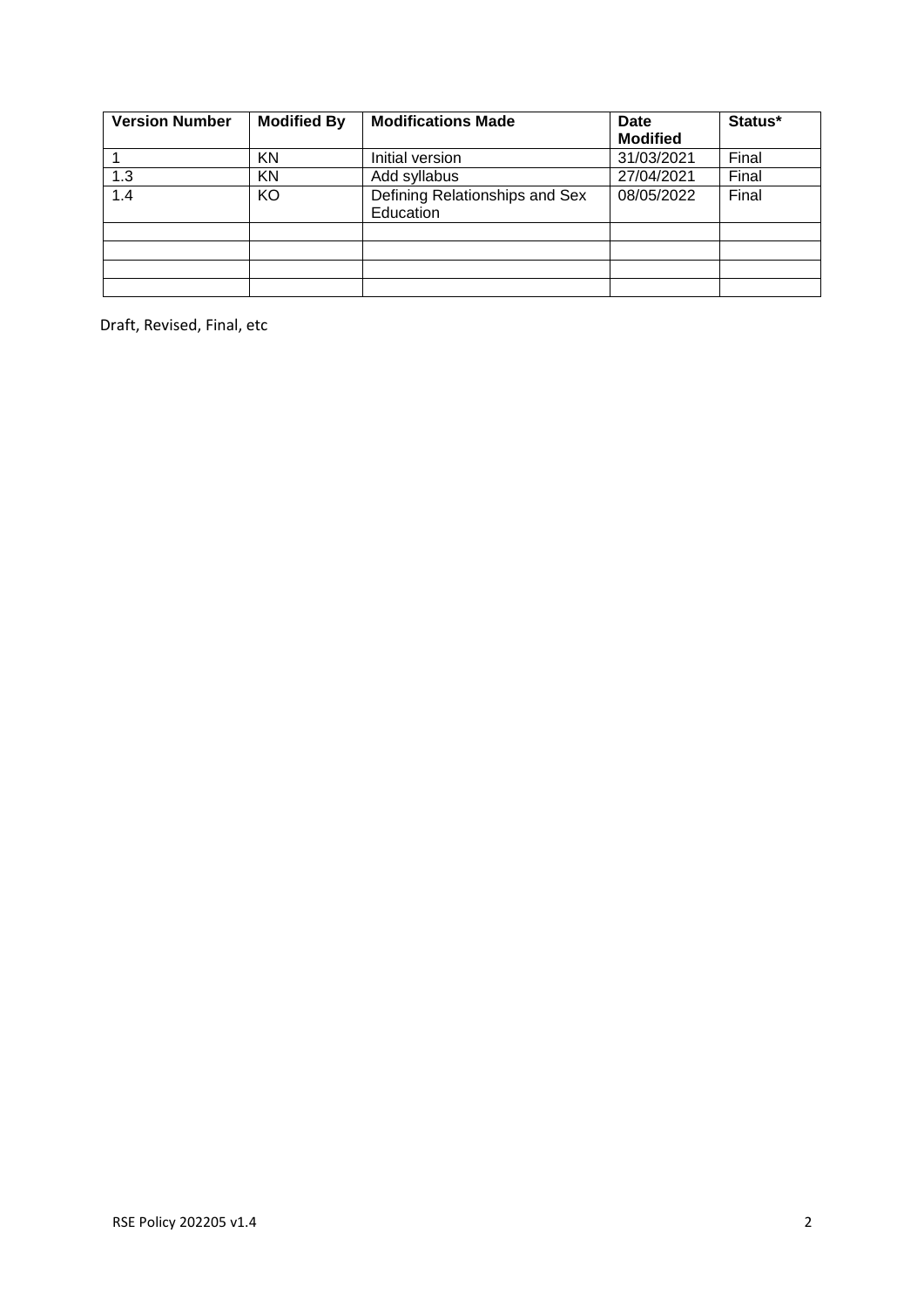## Contents

| 1.  |  |
|-----|--|
| 2.  |  |
| 3.  |  |
| 4.  |  |
| 5.  |  |
| 6.  |  |
| 7.  |  |
| 8.  |  |
| 9.  |  |
| 10. |  |
| 11. |  |
| 12. |  |
| 13. |  |
| 14. |  |
| 15. |  |
|     |  |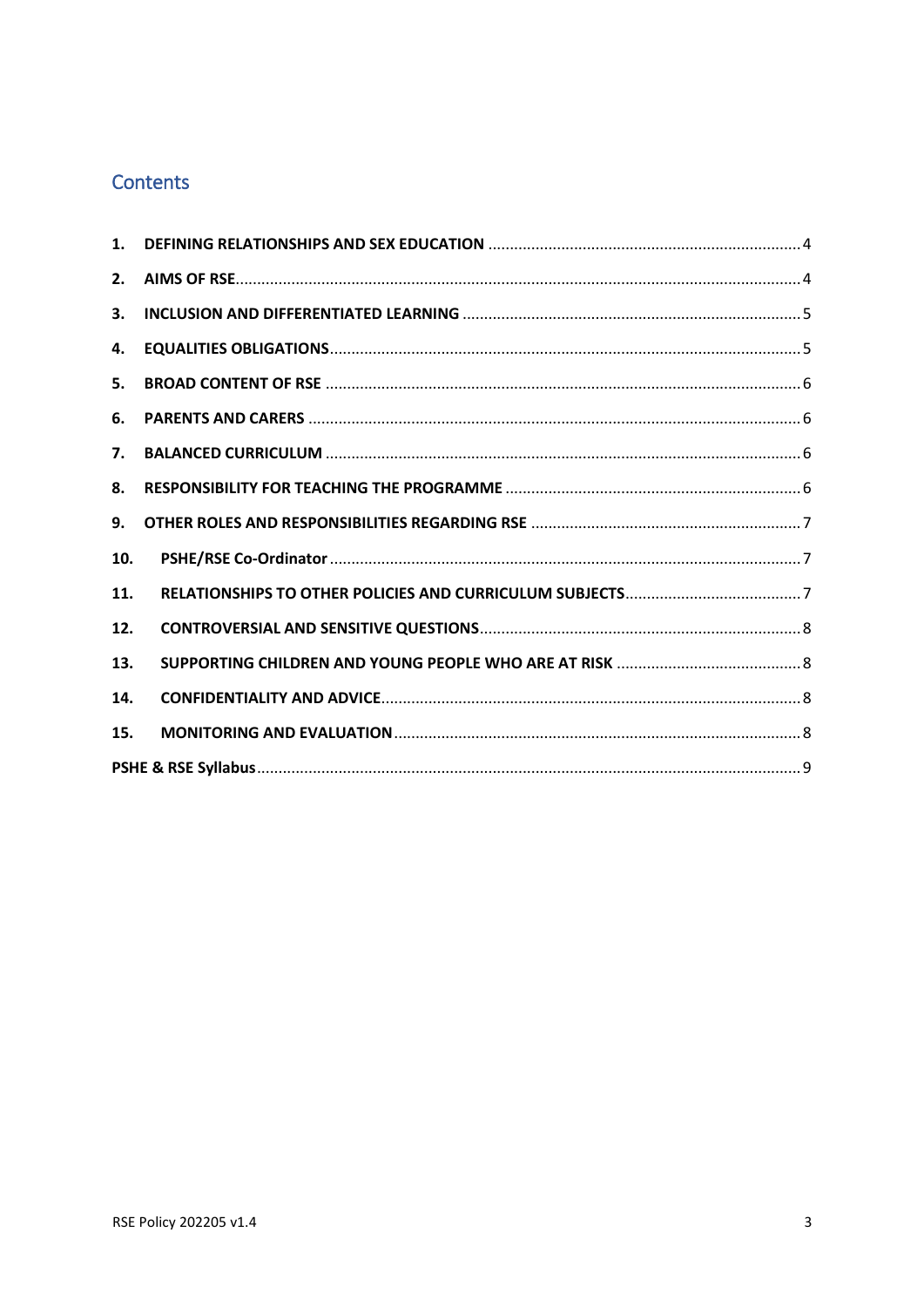#### **RELATIONSHIPS AND SEX EDUCATION POLICY**

#### **Implementation and Review of Policy**

Implementation of the policy will take place after consultation with the School Management Committee in the 1<sup>st</sup> term 2022. This policy will be reviewed every year by the Headteacher, Deputy Headteacher, RSE Co-ordinator, the Senior Leadership Team (SLT) and staff. The next review date is April 2023.

#### **Dissemination**

The policy will be given to all members of the SLT, and all teaching and non-teaching members of staff. Copies of the document will be available to all parents in the school office. Almost all aspects of relationships and sex educations are covered by other subjects such as moral education, PE, home economics and science in the Japanese curriculum. Details of the content of the RSE curriculum are attached to this policy.

#### <span id="page-3-0"></span>**1. DEFINING RELATIONSHIPS AND SEX EDUCATION**

The DfE guidance states that, "children and young people need to know how to be safe and healthy, and how to manage their academic, personal and social lives in a positive way"<sup>1</sup>. This means that they should know what it means to be fully human, to be equipped to manage relationships so that they are healthy and successful and to be enabled to make moral decisions in conscience. The teaching of RSE will aid the development of their knowledge and understanding of themselves as sexual beings.

We will focus on, "teaching the fundamental building blocks and characteristics of positive relationships, with particular reference to friendships, family relationships, and relationships with other children and with adults."<sup>2</sup> This includes the topics of families and of the people who care for the person, caring friendships, respectful relationships, online relationships and being safe.

We expect the school's relationships, sex and health education curriculum (and wider curriculum) to specifically address sexual harassment, online abuse and sexual violence. The curriculum will also address safeguarding risks (including online risks), issues of consent, and what constitutes a healthy relationship both online and offline. We will also provide effective pastoral support. This includes being alert to factors that increase a child's vulnerability, or potential vulnerability, such as mental ill health, domestic abuse, having additional needs, and being at greater risk of exploitation and/or of feeling unable to report abuse (for example, girls and LGBT children).

#### <span id="page-3-1"></span>**2. AIMS OF RSE**

**.** 

Our Mission Statement commits us to the education of the whole child (spiritual, physical, intellectual, moral, social, cultural, emotional) and we believe that RSE is an integral part of this education. Furthermore, our school aims state that we will endeavour to raise pupils' self-esteem

<sup>&</sup>lt;sup>1</sup> Relationships Education, Relationships and Sex Education (RSE) and Health Education: Statutory guidance for governing bodies, proprietors, Headteachers, principals, senior leadership teams, teachers Page 4

<sup>&</sup>lt;sup>2</sup> Relationships Education, Relationships and Sex Education (RSE) and Health Education: Statutory guidance for governing bodies, proprietors, Headteachers, principals, senior leadership teams, teachers Page 19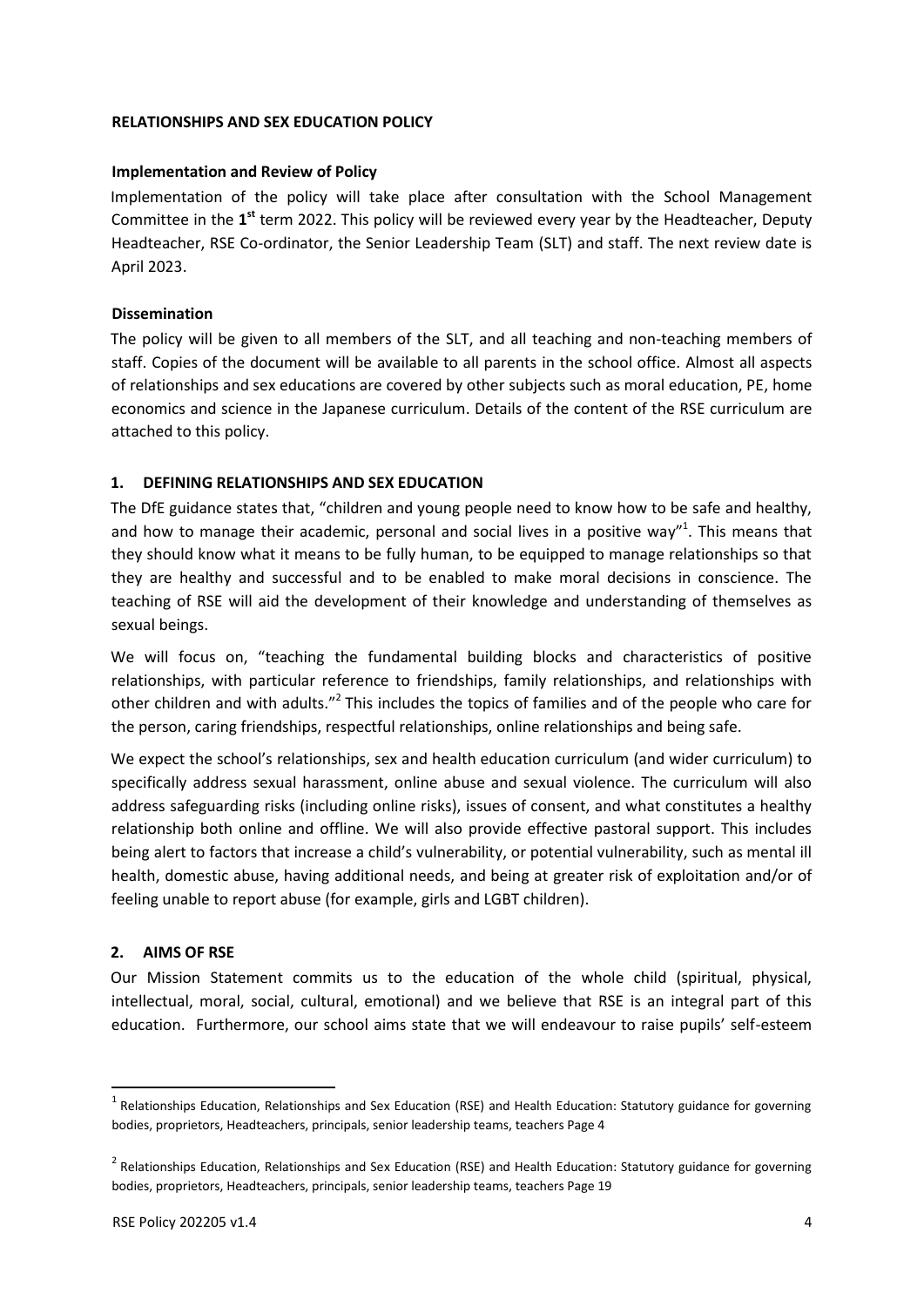and self-confidence help them to grow in knowledge and understanding, recognise the value of all persons and develop caring and sensitive attitudes. It is in this context that we commit ourselves:

In partnership with parents, to provide children and young people with a positive and prudent relationships and sexual education which is compatible with their physical, cognitive, psychological, and spiritual maturity.

To develop in pupils, the following **attitudes and virtues**:

- respect for the dignity of every human being in their own person and in the person of others;
- joy in the goodness of the created world and their own bodily natures;
- responsibility for their own actions and a recognition of the impact of these on others;
- recognising the importance of marriage and family life;
- recognising and valuing their own sexual identity and that of others;
- fidelity in relationships.

To develop in pupils, the following **personal and social skills**:

- making sound judgements and good choices which have integrity, and which are respectful of each individual's personal commitments;
- loving and being loved, and the ability to form friendships and loving, stable relationships free from exploitation, abuse, and bullying;
- managing emotions within relationships, and when relationships break down, managing these with confidence, sensitivity, and dignity;
- managing conflict positively and recognising the value of difference;
- cultivating humility, mercy, and compassion;
- learning to forgive and be forgiven;
- developing self-esteem and confidence, demonstrating self-respect and empathy for others;
- building resilience and the ability to resist unwanted pressures, recognising the influence and impact of the media, internet, and peer groups, and thus developing the ability to assess pressures and respond appropriately;
- the centrality and importance of virtue in guiding human living and loving;
- the physical and psychological changes that accompany puberty;

#### <span id="page-4-0"></span>**3. INCLUSION AND DIFFERENTIATED LEARNING**

We will ensure RSE is sensitive to the needs of individual pupils in respect to their different abilities, levels of maturity and personal circumstances and is taught in a way that does not subject pupils to discrimination. Lessons will also help children to realise the nature and consequences of discrimination, teasing, bullying and aggressive behaviours (including cyber-bullying), use of prejudice-based language and how to respond and ask for help.

#### <span id="page-4-1"></span>**4. EQUALITIES OBLIGATIONS**

The SLT have wider responsibilities under the Equalities Act 2010 and will ensure that our school strives to do the best for all of the pupils, irrespective of disability, educational needs, race, religion,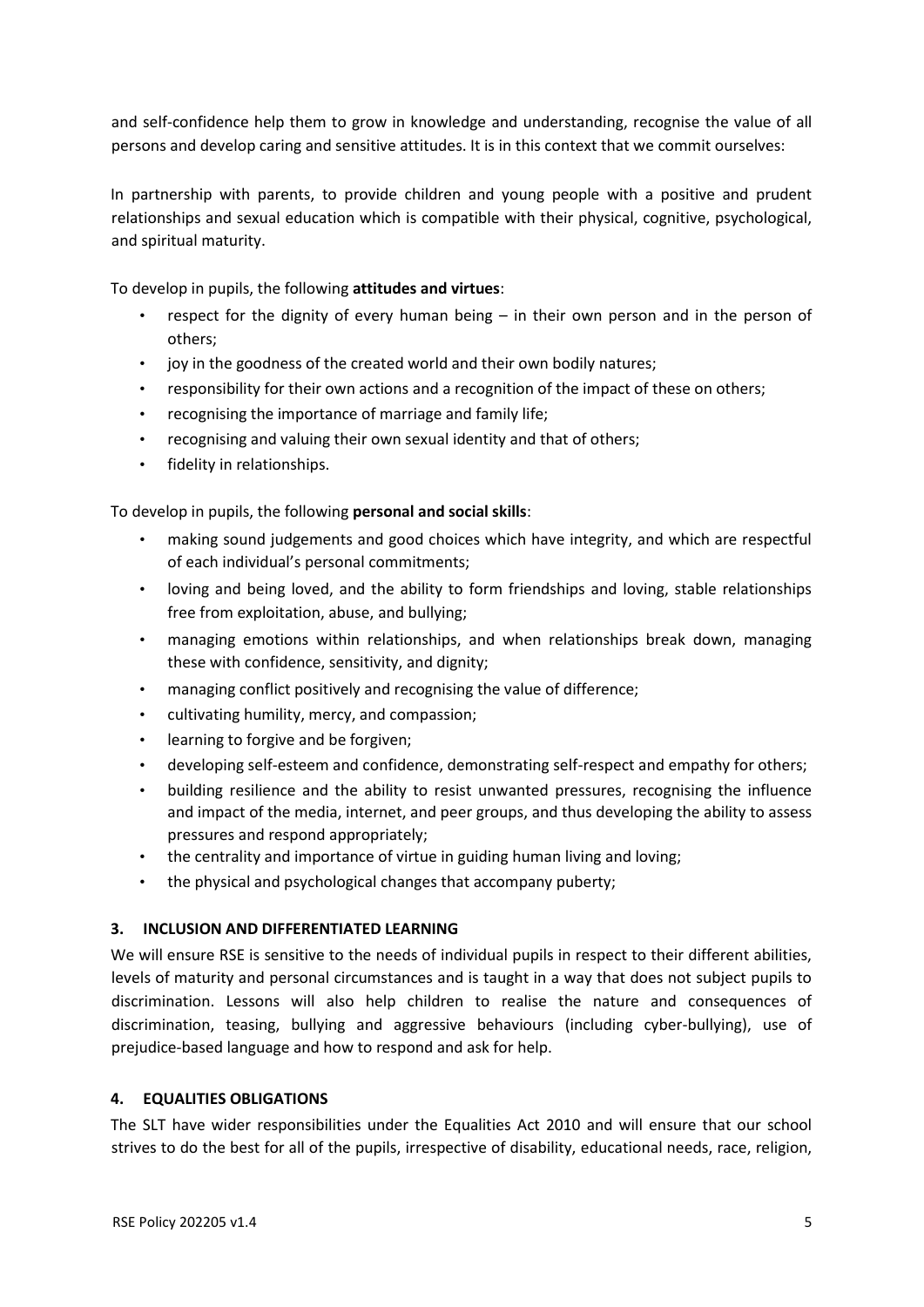nationality, ethnic or national origin, pregnancy, maternity, sex, gender identity or sexual orientation or whether they are looked-after children.

#### <span id="page-5-0"></span>**5. BROAD CONTENT OF RSE**

Three aspects of RSE - attitudes and values, knowledge and understanding, and personal and social skills will be provided in three inter-related ways: the whole school / ethos dimension; a crosscurricular dimension and a specific relationships and sex curriculum. See RSE Curriculum as attached.

#### <span id="page-5-1"></span>**6. PARENTS AND CARERS**

The details can be seen on the website and discussed at the school if any problem.

Parents have *the right to withdraw* their children from Sex Education in lower school except in those elements which are required by the National Curriculum science syllabus . Should parents wish to withdraw their children they are asked to notify the school by contacting the Headteacher. The school will provide support by providing material for parents to help their children with their learning.

We believe that the controlled environment of the classroom is the safest place for this curriculum to be followed. Please refer to the DfE guidance below for further details on the right to be excused from sex education (commonly referred to as, 'the right to withdraw').

#### <span id="page-5-2"></span>**7. BALANCED CURRICULUM**

We will ensure that pupils are offered a balanced programme by providing an RSE curriculum that offers a range of viewpoints on issues.

Pupils will receive clear scientific information and they will cover aspects of the law pertaining to RSE. Knowing about facts and enabling young people to explore differing viewpoints is not the same as promoting behaviour. We will ensure that pupils have access to the learning they need to stay safe, healthy and understand their rights as individuals.

#### <span id="page-5-3"></span>**8. RESPONSIBILITY FOR TEACHING THE PROGRAMME**

Responsibility for the teaching of relationships and sex education programme lies with the staff of various subjects; this will normally include science and physical education.

However, all staff will contribute to the development of pupils' personal and social skills and will be involved in developing the attitudes and values aspect of the RSE programme. They will be role models for pupils demonstrating good, healthy, wholesome relationships between each other, other adults and pupils.

#### **External Visitors**

Our school will often call upon help and guidance from outside agencies and health specialists to deliver aspects of RSE. Such visits will always compliment the current programme and never substitute or replace teacher led sessions. All external visitors will be fully vetted and clearly informed about their role and responsibility whilst they are in school delivering a session. All visitors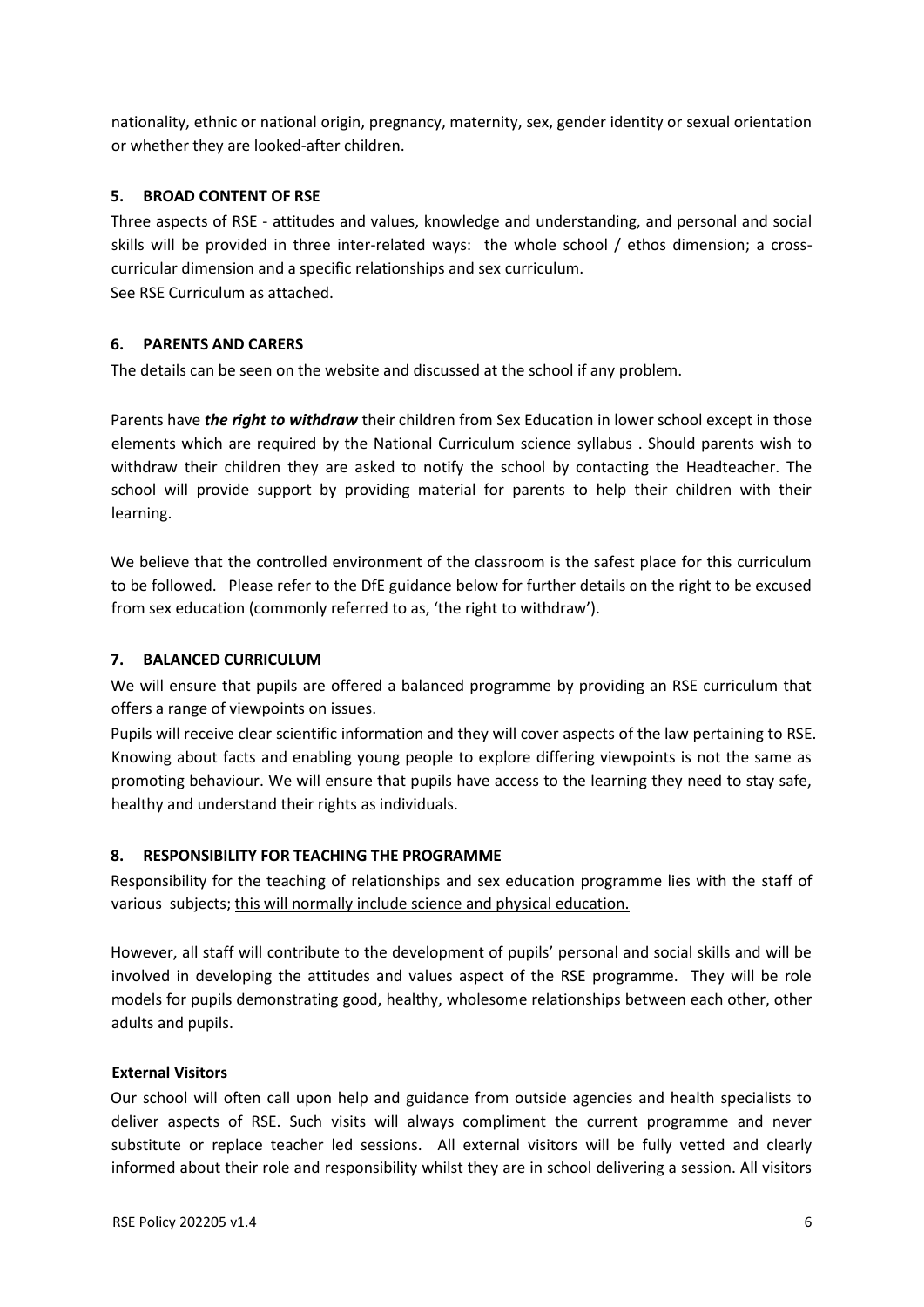will have to adhere to our code of practice developed in line with CES guidance 'Checklist for External Speakers to Schools'<sup>3</sup>.

Health professionals will follow the school's policies using negotiated ground rules and distancing techniques as other teachers would.

#### <span id="page-6-0"></span>**9. OTHER ROLES AND RESPONSIBILITIES REGARDING RSE**

#### **The SLT**

- draw up the RSE policy and well informed to parents and teachers;
- ensure that the policy is available to parents;
- ensure that the policy is in accordance with other whole school policies, e.g. SEN and the ethos of the school;
- ensure that parents know of their right to withdraw their children;
- establish a link School Management Committee member to share in the monitoring and evaluation of the programme, including resources used;
- ensure that the policy provides proper and adequate coverage of relevant Japanese Curriculum subjects and the setting of RSE within PSHE.

#### **The Headteacher**

The Headteacher takes overall delegated responsibility for the implementation of this policy and for liaison with the SLT, parents, the Local Education Authority (where applicable), and appropriate agencies.

#### <span id="page-6-1"></span>**10. PSHE/RSE Co-Ordinator**

The co-ordinator with the Headteacher has a general responsibility for supporting other members of staff in the implementation of this policy and will provide a lead in the dissemination of the information relating to RSE and the provision of in-service training s*upported by other member of staff with responsibility for child protection.* 

#### **All Staff**

RSE is a whole school issue. All teachers have a responsibility of care; as well as fostering academic progress they should actively contribute to the guardianship and guidance of the physical, moral, and spiritual well-being of their pupils. Appropriate training will be made available for all staff teaching RSE. All staff have been included in the development of this policy and all staff should be aware of the policy and how it relates to them.

#### <span id="page-6-2"></span>**11. RELATIONSHIPS TO OTHER POLICIES AND CURRICULUM SUBJECTS**

This RSE policy is to be delivered as part of the PSHE framework. It includes guidelines about pupil safety and is compatible with the school's other policy documents (e.g. Anti-Bullying Policy, Child Protection and Safeguarding Policy etc).

**.** 

<sup>&</sup>lt;sup>3</sup> CES Checklist for External Speakers to Schools, 2016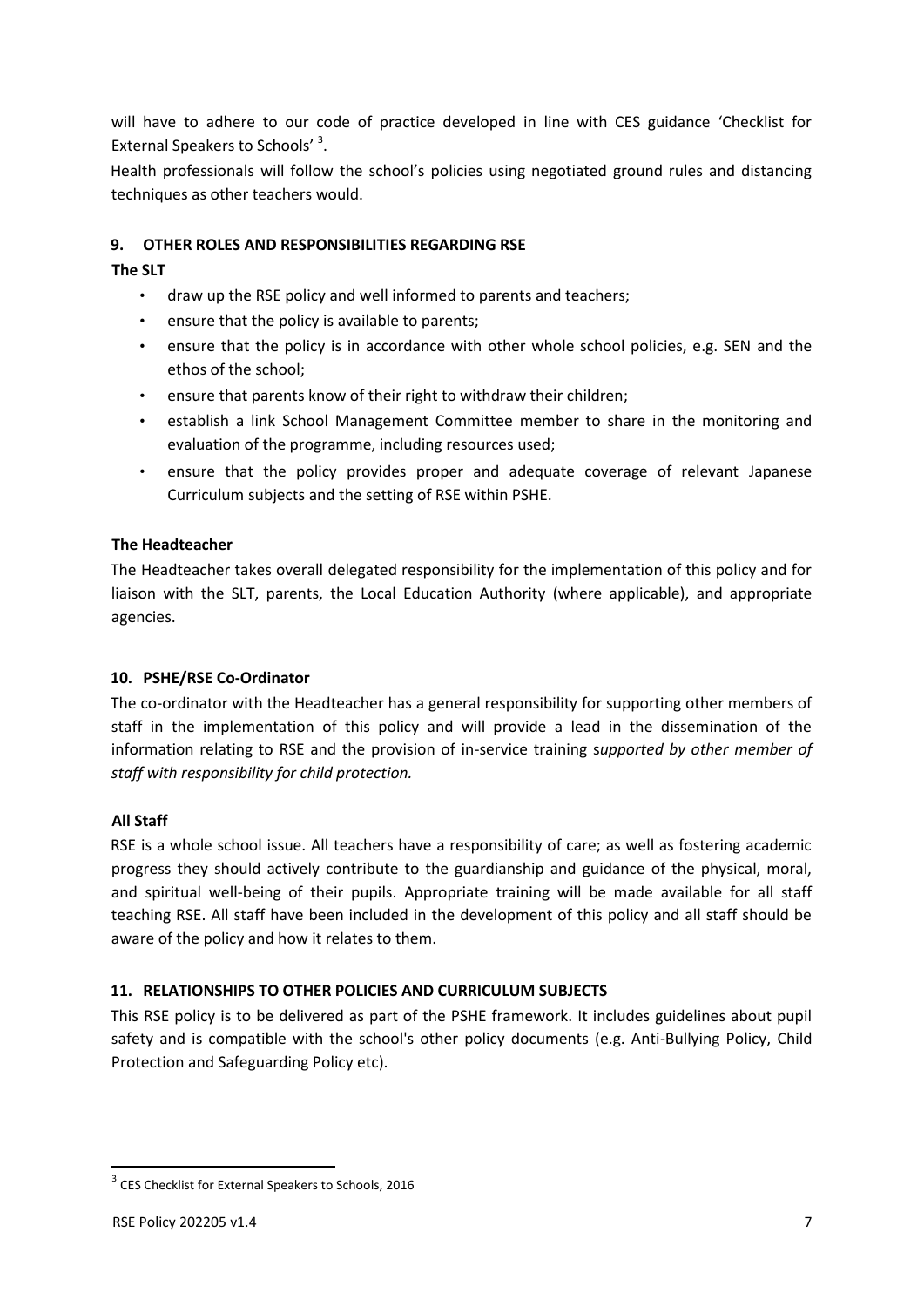Pupils with additional needs will receive appropriately differentiated support to enable them to achieve desired outcomes. Teaching methods will be adapted to meet the varying needs of all of pupils.

#### <span id="page-7-0"></span>**12. CONTROVERSIAL AND SENSITIVE QUESTIONS**

The SLT want to promote a healthy, positive atmosphere in which RSE can take place. They want to ensure that pupils can ask questions freely, be confident that their questions will be answered and be sure that they will be free from bullying or harassment from other children and young people.

There may be sensitive or controversial issues raised by pupils when discussing certain topics in RSE. These may be due to their own experiences or because of the values that they hold. The SLT believe that children are best educated and protected from harm and exploitation when given the opportunities to discuss such issues openly within the context of the RSE programme. The use of ground rules, negotiated between teachers and pupils, will help to create a supportive climate for this discussion.

#### <span id="page-7-1"></span>**13. SUPPORTING CHILDREN AND YOUNG PEOPLE WHO ARE AT RISK**

Children will need to feel safe and secure in the environment in which RSE takes place. Effective RSE will provide opportunities for discussion of what is and is not appropriate in relationships. Such discussion may well lead to disclosure of a safeguarding issue. Teachers will need to be aware of the needs of their pupils and not let any fears and worries go unnoticed. Where a teacher suspects that a child or young person is a victim of or is at risk of abuse, they are required to follow the school's Safeguarding Policy and immediately inform the designated safeguarding lead.

#### <span id="page-7-2"></span>**14. CONFIDENTIALITY AND ADVICE**

All SLT members, all teachers, all support staff, all parents, and all pupils must be made aware of this policy, particularly as it relates to issues of advice and confidentiality.

All lessons, especially those in the RSE programme, will have the best interests of pupils at heart, enabling them to grow in knowledge and understanding of relationships and sex, developing appropriate personal and social skills.

Pupils will be encouraged to talk to their parents/carers about the issues which are discussed in the RSE programme. Teachers will always help pupils facing personal difficulties. Teachers should explain to pupils that they cannot offer unconditional confidentiality.

#### <span id="page-7-3"></span>**15. MONITORING AND EVALUATION**

The RSE Co-ordinator will monitor the provision of the various dimensions of the programme by examining plans, schemes of work and samples of pupils work at regular intervals. The programme will be evaluated biannually by means of questionnaires / response sheets / needs assessment given to pupils, and/or by discussion with pupils, staff and parents. The results of the evaluation will be reported to these groups of interested parties and their suggestions sought for improvements. The SLT will consider all such evaluations and suggestions before amending the policy. The SLT remain ultimately responsible for the policy.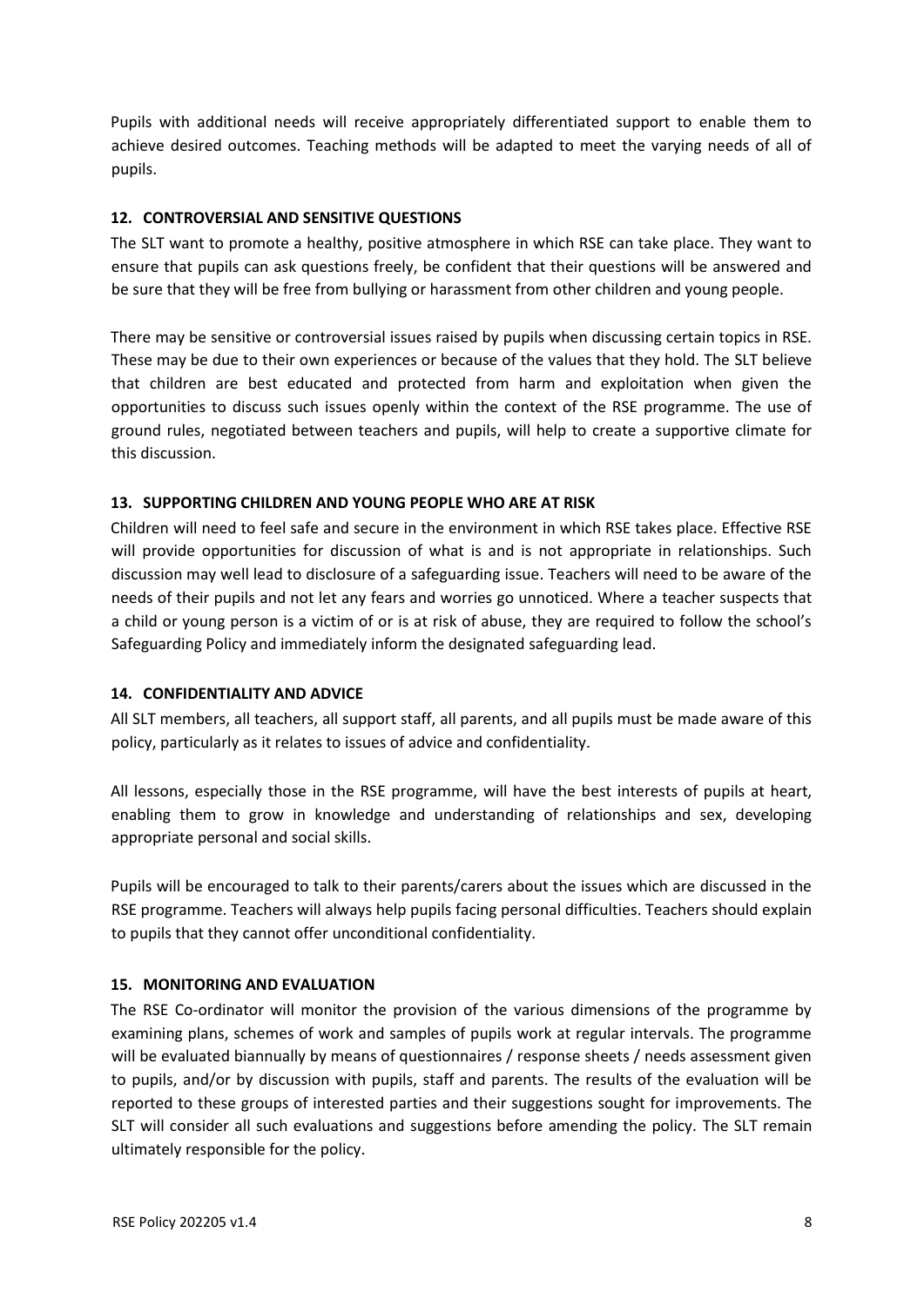## <span id="page-8-0"></span>PSHE & RSE Syllabus

## 小1**(Year 1)**

| 健康               | 部屋の整理・整頓 (Keep my room tidy)                              | 道徳 M.E.        |
|------------------|-----------------------------------------------------------|----------------|
| Health           | 運動 (Physical exercise)                                    | 保健体育 P.E.      |
| 多様性              | 世界の国の人々(People from other countries)                      | 道徳 M.E.        |
| <b>Diversity</b> | ぼくとシャオミン (Xiao Ming and I)                                |                |
|                  | West Acton Primary との交流 (Visit to/from West Acton         |                |
|                  | Primary)                                                  |                |
| 人間関係             | お世話になっている人 (Someone who takes care of me)                 | 道徳 M.E.        |
| Relationships    | 友だちと仲良く (友だちの良いところ)                                       |                |
|                  | (With our friends: Find my friends' good points)          |                |
|                  | 家族の役に立つ (Be useful to my family)                          |                |
|                  | 挨拶、言葉遣い (Greeting, politeness)                            |                |
| 人権               | 命の大切さ (Importance of Life)                                | 道徳 M.E.        |
| Human Rights     |                                                           |                |
| 性教育              | いのちは見えるよ (You can see a "Life")                           | 道徳 M.E.        |
| Sex Education    | 赤ちゃんの誕生 (Birth of a baby)                                 |                |
| 安全               | 通学路・公園の安全確認                                               | 生活             |
| Safety           | (Safety on the way to school / in the park or playground) | Living         |
|                  | 避難訓練                                                      | Environment    |
|                  | (Evacuation drill)                                        | <b>Studies</b> |
| その他              | MIM:読みのトレーニング (SEN)                                       |                |
| <b>Others</b>    | お店屋さん (Economics)                                         |                |
|                  |                                                           |                |

## 小2**(Year 2)**

| 健康               | 運動 (Physical exercise)                                    | 保健体育 P.E. |
|------------------|-----------------------------------------------------------|-----------|
| Health           |                                                           |           |
| 多様性              | 広い世界のたくさんの人たちと                                            | 道徳 M.E.   |
| <b>Diversity</b> | (Live with many people in the wider world)                |           |
|                  | スパニッシュ校との交流 (Visit to/from the Spanish                    |           |
|                  | School)                                                   |           |
| 人間関係             | だってお兄ちゃんだもん (Because I am a big brother                   |           |
| Relationships    | now)                                                      |           |
|                  |                                                           |           |
| 人権               |                                                           |           |
| Human Rights     |                                                           |           |
|                  |                                                           |           |
| 性教育              | 生い立ち絵本 (Making a picture book: Since I was born)          | 生活 L.E.S. |
| Sex Education    |                                                           |           |
| 安全               | 町探検 (Explore the local area)                              | 生活 L.E.S. |
| Safety           | 通学路・公園の安全確認                                               |           |
|                  | (Safety on the way to school / in the park or playground) |           |
|                  | 避難訓練 (Evacuation drill)                                   |           |
| その他              | 買い物体験                                                     | 生活 L.E.S. |
|                  | (How to buy things at a shop)                             |           |
|                  |                                                           |           |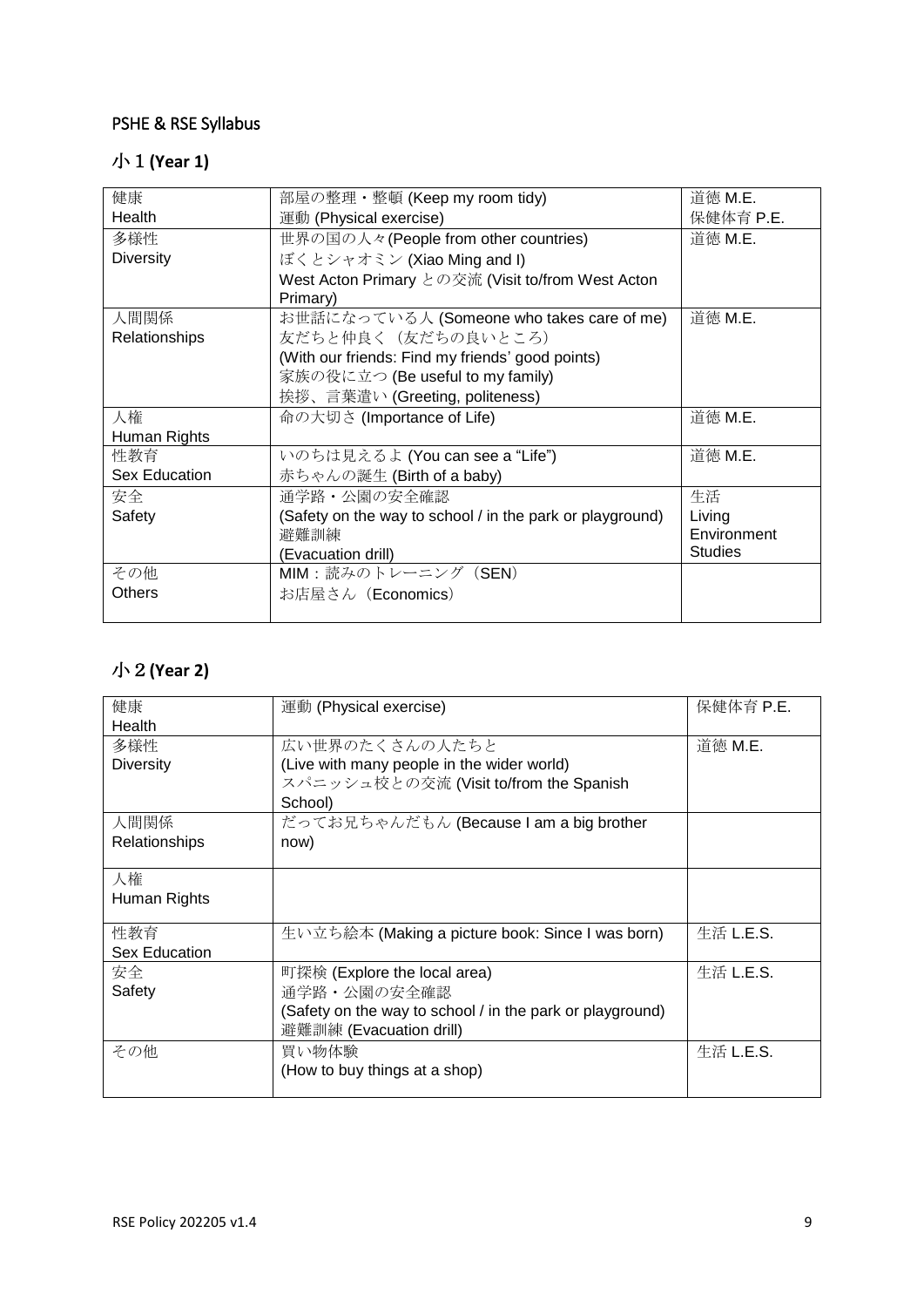## 小3**(Year 3)**

| 健康                   | 運動 (Physical exercise)                            | 保健体育 P.E. |
|----------------------|---------------------------------------------------|-----------|
| Health               |                                                   |           |
| 多様性                  | West Acton Primary との交流 (Visit to/from West Acton |           |
| Diversity            | Primary)                                          |           |
|                      |                                                   |           |
| 人間関係                 | いじめ防止 (Anti-bullying)                             | 道徳 M.E.   |
| Relationships        | 思いやりの心 (Empathy with other people)                |           |
|                      | 友だちを信頼する (Trust each other)                       |           |
| 人権                   | 思いやりの心 (Empathy with other people)                | 道徳 M.E.   |
| Human Rights         | 命の大切さ (Importance of life)                        |           |
| 性教育                  |                                                   |           |
| <b>Sex Education</b> |                                                   |           |
|                      |                                                   |           |
| 安全                   | 町探検                                               |           |
| Safety               | (Explore our town and draw a map)                 |           |
|                      | 避難訓練                                              |           |
|                      | (Evacuation drill)                                |           |
| その他                  |                                                   |           |
|                      |                                                   |           |
|                      |                                                   |           |

## 小4**(Year 4)**

| 健康               | 運動 (Physical exercise)                                       | 保健体育 P.E.      |
|------------------|--------------------------------------------------------------|----------------|
| Health           |                                                              |                |
| 多様性              | West Acton Primary との交流 (Visit to/from West Acton            |                |
| <b>Diversity</b> | Primary)                                                     |                |
| 人間関係             | いじめ防止 (Anti-bullying)                                        | 道徳 M.E.        |
| Relationships    | 思いやりの心 (Empathy with other people)                           |                |
|                  | 友だちを信頼する (Trust each other)                                  |                |
| 人権               | 思いやりの心 (Empathy with other people)                           | 道徳 M.E.        |
| Human Rights     |                                                              |                |
| 性教育              | 二次性徴について学ぶ (Learn about secondary sex                        | 保健体育 P.E.      |
| Sex Education    | characteristics)                                             |                |
|                  | 両親へのインタビュー                                                   |                |
|                  | (Interview parents and learn about their birth)              |                |
|                  | 両親への感謝の心 (Thank parents for having and raising               |                |
|                  | them)                                                        |                |
|                  | 二分の一成人式                                                      |                |
|                  | (10 year-olds: a milestone in life - growing towards future) |                |
| 安全               | 町探検 (Explore our town and draw a map)                        |                |
| Safety           | 火事や犯罪から身を守る                                                  |                |
|                  | (How to protect ourselves from fires or crimes)              | 社会             |
|                  | 津波の災害 (Tsunami disaster)                                     | Social Studies |
|                  | 避難訓練 (Evacuation drill)                                      |                |
| その他              |                                                              |                |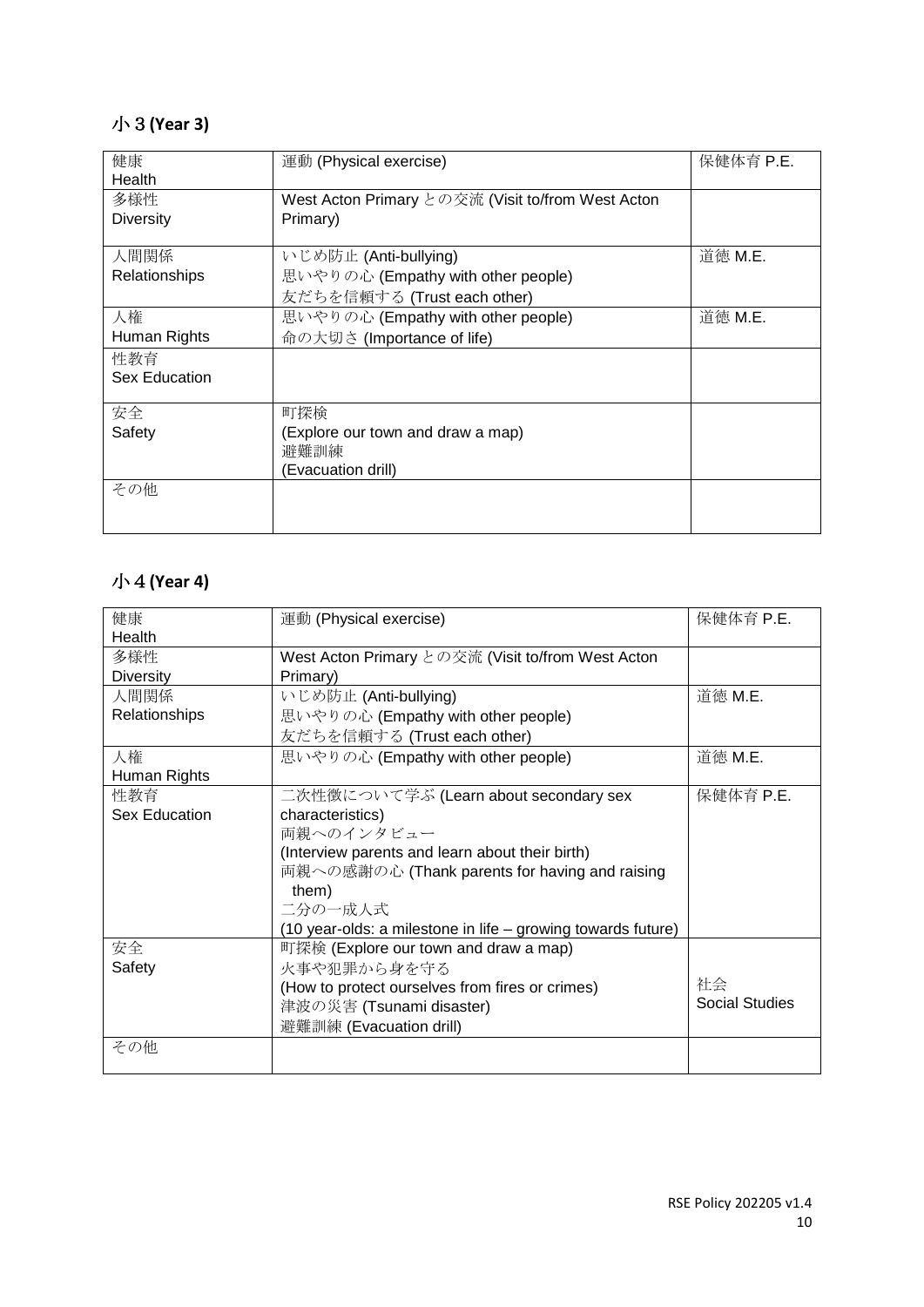## 小5**(Year 5)**

| 健康                   | 運動 (Physical exercise)                               | 保健体育 P.E.  |
|----------------------|------------------------------------------------------|------------|
| Health               | 健康的な食事 (Healthy diet)                                | 家庭科        |
|                      | 各シーズンに適した服装 (Appropriate attire for each             | Home       |
|                      | season)                                              | Economics  |
| 多様性                  | German School / St Vincent's Primary との交流            |            |
| <b>Diversity</b>     | (Visit to/from German School / St Vincent's Primary) |            |
| 人間関係                 | 家族の幸せのために (For the happiness of my family)           | 道徳 M.E.    |
| Relationships        | 友情を深める (For the better friendship)                   |            |
| 人権                   | 相手の立場に立って (Empathy with other people)                | 道徳 M.E.    |
| Human Rights         | 差別や偏見のない公正な態度                                        |            |
|                      | (Fair attitude without prejudice and bias)           |            |
| 性教育                  | 生命の誕生 (Birth of a life)                              | 理科 Science |
| <b>Sex Education</b> |                                                      |            |
| 安全                   | 避難訓練 (Evacuation drill)                              |            |
| Safety               |                                                      |            |
|                      |                                                      |            |
| その他                  | 賢いお金の使い方(経済)                                         | 家庭科        |
|                      | (How to spend money thoughtfully) (Economics)        | Home       |
|                      | エルガーについて(文化)                                         | Economics  |
|                      | (Life and music of Elgar) (British culture)          | 音楽         |
|                      |                                                      | Music      |

## 小6**(Year 6)**

| 健康<br>保健体育 P.E.<br>運動 (Physical exercise)<br>Health<br>病気の予防 (Personal Hygiene: how to prevent diseases)<br>家庭科<br>健康的な食事 (Healthy diet)<br>Home<br>Economics<br>多様性<br>French School との交流 (Visit to/from French School)<br>社会<br><b>Diversity</b><br>国際理解 (Global understanding)<br>Social Studies<br>人間関係<br>道徳 M.E.<br>家族の幸せのために (For the happiness of my family)<br>Relationships<br>友情を深める (For the better friendship)<br>相手の立場に立って<br>道徳 M.E.<br>人権<br>(Empathy with other people)<br>Human Rights<br>差別や偏見のない公正な態度<br>(Fair attitude without prejudice and bias)<br>性教育<br><b>Sex Education</b><br>安全<br>避難訓練 (Evacuation drill) |        |  |
|-----------------------------------------------------------------------------------------------------------------------------------------------------------------------------------------------------------------------------------------------------------------------------------------------------------------------------------------------------------------------------------------------------------------------------------------------------------------------------------------------------------------------------------------------------------------------------------------------------------------------------------------|--------|--|
|                                                                                                                                                                                                                                                                                                                                                                                                                                                                                                                                                                                                                                         |        |  |
|                                                                                                                                                                                                                                                                                                                                                                                                                                                                                                                                                                                                                                         |        |  |
|                                                                                                                                                                                                                                                                                                                                                                                                                                                                                                                                                                                                                                         |        |  |
|                                                                                                                                                                                                                                                                                                                                                                                                                                                                                                                                                                                                                                         |        |  |
|                                                                                                                                                                                                                                                                                                                                                                                                                                                                                                                                                                                                                                         |        |  |
|                                                                                                                                                                                                                                                                                                                                                                                                                                                                                                                                                                                                                                         |        |  |
|                                                                                                                                                                                                                                                                                                                                                                                                                                                                                                                                                                                                                                         |        |  |
|                                                                                                                                                                                                                                                                                                                                                                                                                                                                                                                                                                                                                                         |        |  |
|                                                                                                                                                                                                                                                                                                                                                                                                                                                                                                                                                                                                                                         |        |  |
|                                                                                                                                                                                                                                                                                                                                                                                                                                                                                                                                                                                                                                         |        |  |
|                                                                                                                                                                                                                                                                                                                                                                                                                                                                                                                                                                                                                                         |        |  |
|                                                                                                                                                                                                                                                                                                                                                                                                                                                                                                                                                                                                                                         |        |  |
|                                                                                                                                                                                                                                                                                                                                                                                                                                                                                                                                                                                                                                         |        |  |
|                                                                                                                                                                                                                                                                                                                                                                                                                                                                                                                                                                                                                                         |        |  |
|                                                                                                                                                                                                                                                                                                                                                                                                                                                                                                                                                                                                                                         |        |  |
|                                                                                                                                                                                                                                                                                                                                                                                                                                                                                                                                                                                                                                         |        |  |
|                                                                                                                                                                                                                                                                                                                                                                                                                                                                                                                                                                                                                                         |        |  |
|                                                                                                                                                                                                                                                                                                                                                                                                                                                                                                                                                                                                                                         | Safety |  |
|                                                                                                                                                                                                                                                                                                                                                                                                                                                                                                                                                                                                                                         |        |  |
| 英国の良いところ<br>その他<br>総合的な学習の時間                                                                                                                                                                                                                                                                                                                                                                                                                                                                                                                                                                                                            |        |  |
| (What we learn from Britain)<br>I.S.                                                                                                                                                                                                                                                                                                                                                                                                                                                                                                                                                                                                    |        |  |
| ウェールズへの修学旅行                                                                                                                                                                                                                                                                                                                                                                                                                                                                                                                                                                                                                             |        |  |
| (Trip to Wales: Welsh culture)                                                                                                                                                                                                                                                                                                                                                                                                                                                                                                                                                                                                          |        |  |
| 道徳 M.E.<br>感謝の心 (Be thankful to people around me)                                                                                                                                                                                                                                                                                                                                                                                                                                                                                                                                                                                       |        |  |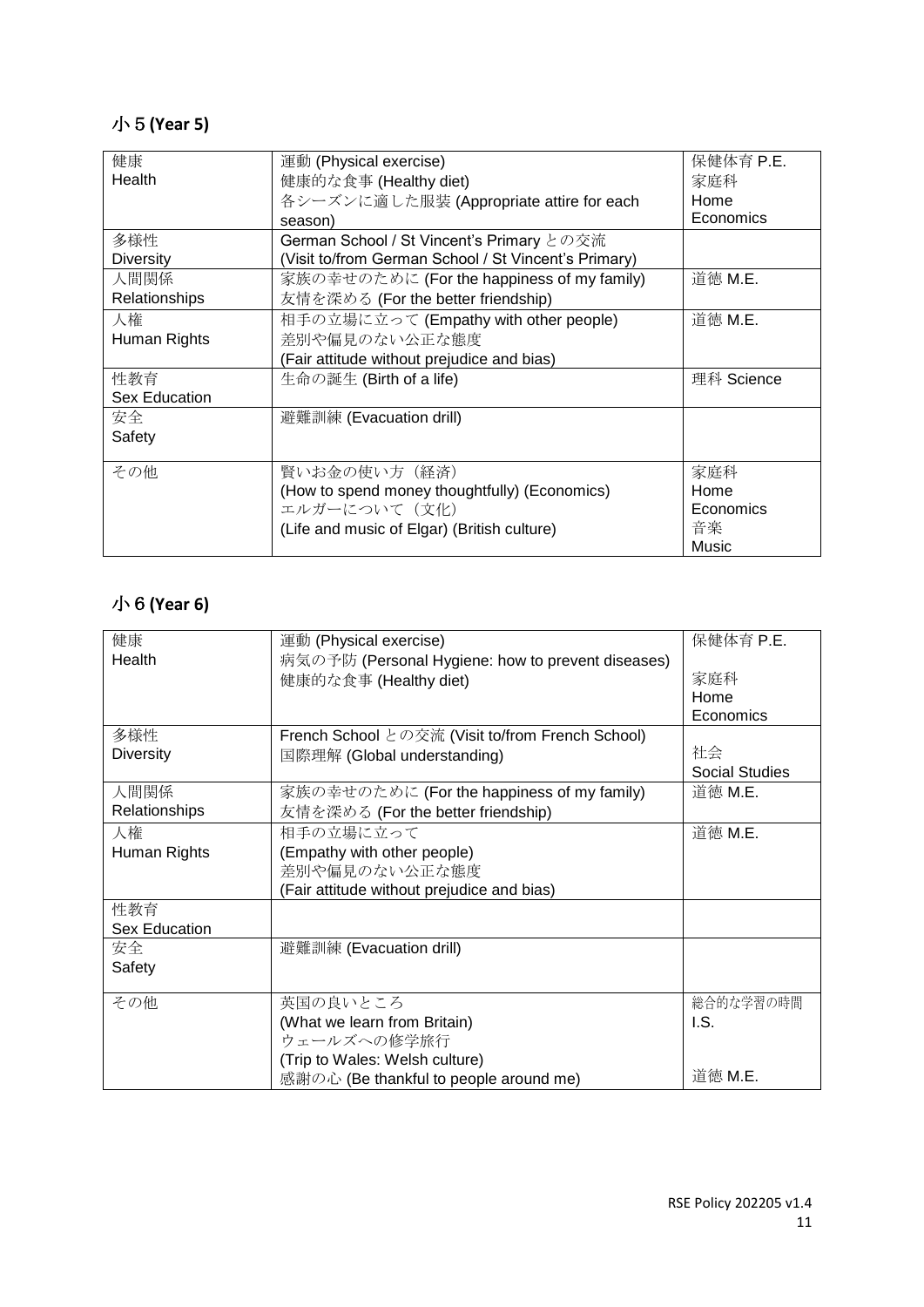## 中1**(Year 7)**

| 健康               | 運動 (Physical exercise)                          | 保健体育                  |
|------------------|-------------------------------------------------|-----------------------|
| Health           | 体の発達 (Growth of organs)                         | P.E.                  |
|                  | 欲求と心の健康 (Desire and healthy mind)               |                       |
| 多様性              | Claremont School との交流 (Visit to/from Claremont) |                       |
| <b>Diversity</b> | 国際協力 (Think Globally, Act Locally)              |                       |
|                  |                                                 | 外国語 A English         |
| 人間関係             | 異性の尊重 (Respect between male and female genders) | 保健体育 P.E.             |
| Relationships    | シンシュン                                           | 国語                    |
|                  | 西の魔女が死んだ                                        | Japanese              |
|                  | 星の花が降るころに(Reading materials)                    |                       |
| 人権               |                                                 |                       |
| Human Rights     |                                                 |                       |
| 性教育              | 生殖機能の成熟 (Maturity of reproductive functions)    | 保健体育 P.E.             |
| Sex Education    | 異性の尊重と性情報への対処                                   |                       |
|                  | (Respect between male and female genders)       |                       |
|                  | (Dealing with sexual information)               |                       |
| 安全               | 避難訓練 (Evacuation drill)                         |                       |
| Safety           | インターネットの安全性: SNS (Use the Internet safely:      | 道徳 M.E.               |
|                  | SNS)                                            |                       |
| その他              | 宗教(Religions)                                   | 社会·外国語A               |
|                  |                                                 | <b>Social Studies</b> |
|                  | 帝国戦争博物館訪問                                       | English               |
|                  | (Visit to the Imperial War Museum)              |                       |

## 中2**(Year 8)**

| 健康                   | 運動 (Physical exercise)                               | 保健体育 P.E.     |
|----------------------|------------------------------------------------------|---------------|
| Health               | 字のない葉書 (Reading material)                            | 国語 Japanese   |
| 多様性                  | シンガポールへの旅行 (A Trip to Singapore)                     | 外国語 A English |
| <b>Diversity</b>     | 異なる立場から考える (To think from different aspects)         | 国語 Japanese   |
| 人間関係                 | アイスプラネット                                             | 国語            |
| Relationships        | 盆土産                                                  | Japanese      |
|                      | 走れメロス(Reading materials)                             |               |
| 人権                   |                                                      |               |
| Human Rights         |                                                      |               |
| 性教育                  |                                                      |               |
| <b>Sex Education</b> |                                                      |               |
| 安全                   | 避難訓練 (Evacuation drill)                              |               |
| Safety               | 犯罪から身を守る                                             |               |
|                      | (Crimes: Gang culture, knife crime, county line etc) | 保健体育 P.E.     |
| その他                  | 職場体験学習 (Job experience)                              |               |
|                      | スコットランドへの修学旅行 (Trip to Scotland)                     |               |
|                      | グラスゴー大聖堂訪問 (Visit to Glasgow Cathedral)              |               |
|                      | 将来の職業 (Future Jobs)                                  |               |
|                      |                                                      | 外国語 A         |
|                      |                                                      | English       |

## 中3**(Year 9)**

| 健康     | 運動 (Physical exercise)                                 | 保健体育 P.E. |
|--------|--------------------------------------------------------|-----------|
| Health | 緊急治療法 (First Aid, CPR, AED)                            |           |
|        | 生活習慣病                                                  |           |
|        | (Lifestyle disease: alcohol, smoking, drugs, unhealthy |           |